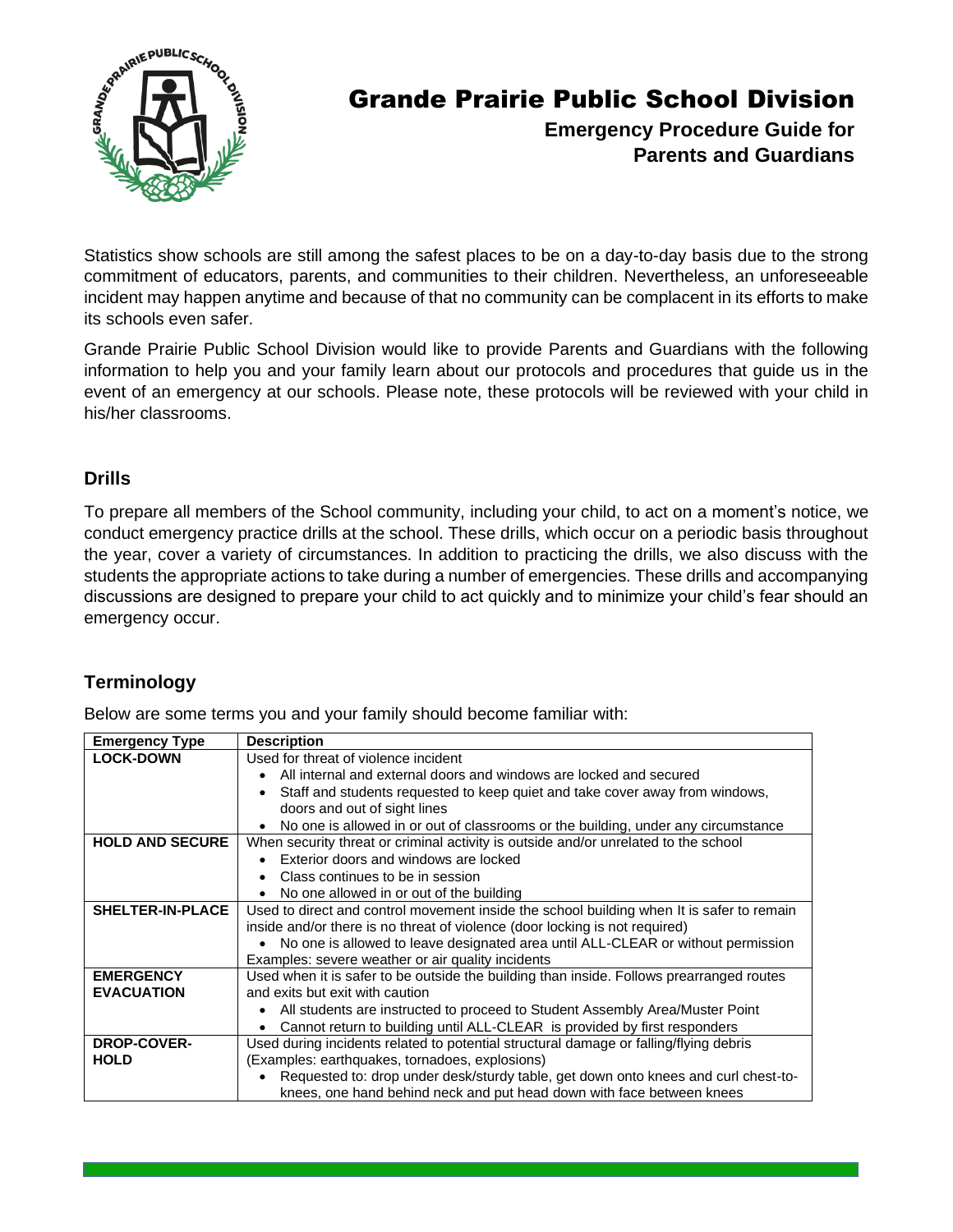

## Grande Prairie Public School Division

**Emergency Procedure Guide for Parents and Guardians**

#### **Dismissal**

Under some circumstances it may be determined that it is best to dismiss students to their homes and families as expeditiously as possible. Should this be the case, every attempt will be made to alert the emergency contact for each student of the situation and to ensure young students are not left unsupervised.

**We recognize that when emergencies occurs** parents will be worried and want to be reunited with their child as quickly as possible. It is our intention to make this happen. However, to ensure every child's safety and the safety of staff, specific procedures have been established for releasing students. In some emergencies enhanced student release procedures may be established. When this occurs, parents will be notified and are asked to adhere to the **Parent-Child Reunification Procedures** listed below. Staff will work hard to ensure these procedures take place without delay. However, please understand the process will still take some time: we ask for your patience when you arrive at the Parent-Child Reunion Area.

#### **Parent-Child Reunion Procedures**

- 1. A Parent-Child Reunion Area will be established. Parents will be notified at the time of the emergency of the Reunion Area's location. The location may not be at the school — the location will depend on the specifics of the emergency.
- 2. You will be required to fill out a Student Release Request Form. This ensures all students are accounted for at all times and students are only released to authorized individuals.
- 3. Students will only be released to an individual designated as legal guardian or emergency contact on the student's Emergency Card, which is completed at time of school registration. Please be sure to keep this information current with your school, as the school will only release a child to someone listed as an Emergency Contact — there will be no exceptions.
- 4. Valid identification is required to pick up your child. This is required to protect your child from any unauthorized individuals attempting to pick up students. Even if school personnel know you, you must still present I.D. as the school may be receiving assistance from other schools or outside agencies.
- 5. You will be required to sign for the release of your child. This is extremely important, as it ensures your child, along with other students, is accounted for at all times. Please do not just take your child from the school or evacuation center without signing for his/her release.
- 6. Once you have been reunited with your child, please leave the area immediately. This is for your own safety and that of your child.

If you are unable to pick up your child, he/she will be kept at the Parent-Child Reunion Center until alternate arrangements can be made. Your child will be supervised at all times.